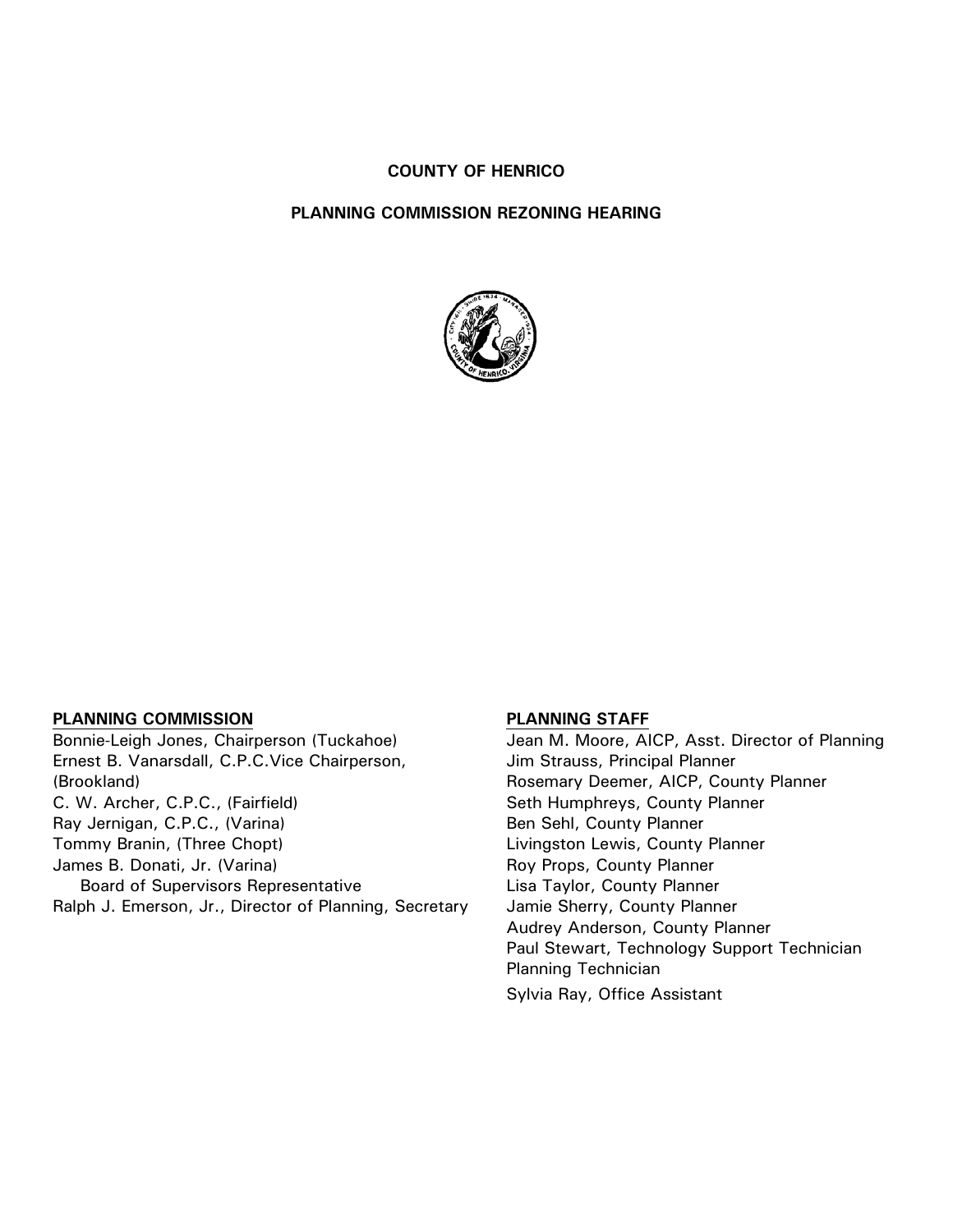# **PLANNING COMMISSION REZONING MEETING FINAL AGENDA JULY 9, 2009**

**BEGINNING AT 7:00 P.M.** 

**CALL TO ORDER:** 

**REQUESTS FOR WITHDRAWALS AND DEFERRALS: (0); (2)** 

**REQUESTS FOR EXPEDITED ITEMS: (2)** 

**CASES TO BE HEARD: (5)** 

**SUBDIVISION** *(Deferred from the June 24, 2009 Meeting)* 

SUB-10-09 Oakleys Chase (June 2009 Plan) Thornhurst Street **Balzer and Associates, Inc. for Edward E. Jr. and Steven N. West, EJD Associates, Inc., Thornhurst Land Company, LLC, and Colwyck Land Company:** The 107.31-acre site proposed for a subdivision of 146 singlefamily homes is located at the southeast intersection of S. Laburnum Avenue and Thornhurst Street and on the south line of Colwyck Drive, approximately 150 feet west of Gretna Court, on parcels 815-721-3551 and 813-720-2876 and part of parcel 813-721-9111. The zoning is R-3C, One Family Residence District (Conditional), C-1, Conservation District, M-1, Light Industrial District, and ASO, Airport Safety Overlay District. County water and sewer. **(Fairfield) 145 Lots**

Staff has received a revised plan showing a tot lot 0.40 acre in area per the proffers, and furthermore, it shows amenities in the common area. These amenities include a walking trail leading to a picnic area, which the applicant has indicated would include picnic tables and grills.

The staff recommends approval subject to the annotations on the plans, the standard conditions for developments of this type, and the following additional conditions:

13. The limits and elevation of the Special Flood Hazard Area shall be conspicuously noted on the plat and construction plans and labeled "Limits of Special Flood Hazard Area." Dedicate the Special Flood Hazard Area as a "Variable Width Drainage & Utilities Easement."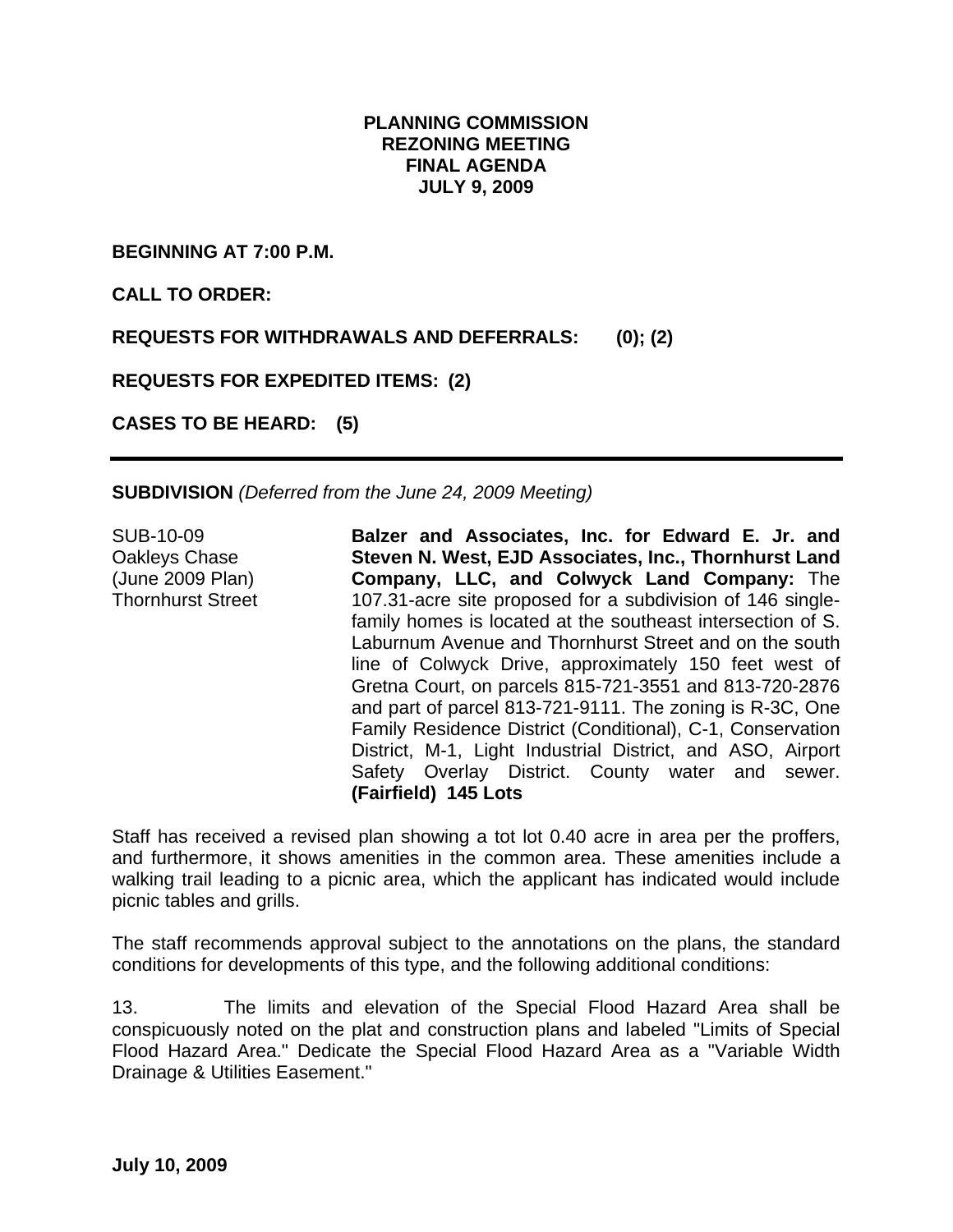14. The plan must be redesigned to provide at least the 80-foot minimum lot width required and as regulated by Chapter 24, of the Henrico County Code.

15. Prior to requesting the final approval, a draft of the covenants and deed restrictions for the maintenance of the common area by a homeowners association shall be submitted to the Department of Planning for review. Such covenants and restrictions shall be in a form and substance satisfactory to the County Attorney and shall be recorded prior to recordation of the subdivision plat.

16. Prior to requesting recordation, the developer must furnish a letter from Dominion Virginia Power, stating that this proposed development does not conflict with its facilities.

17. The proffers approved as part of zoning cases C-58C-07 and C-9C-09 shall be incorporated in this approval.

18. A subdivision landscape plan shall be submitted to the Department of Planning for review and approval prior to recordation of the plat.

# **(Staff Report by Lee Pambid)**

**(Applicant's Representative: Cameron Palmore) (Applicable Rezoning Cases and PUPs: C-9C-09; C-58C-07) (Expedited Agenda Requested) Approved** 

# **VARINA:**

**C-17C-09 Randy Hooker for Kenneth A. & Yvonne H. Germain:** Request to conditionally rezone from B-1 Business District to B-3C Business District (Conditional), part of Parcel 823-723-6612, containing 0.073 acre, located on the southeast line of S. Mapleleaf Avenue approximately 150 feet southwest of E. Nine Mile Road (State Route 33). The applicant proposes an expansion of an adjacent motorcycle shop. The use will be controlled by zoning ordinance regulations and proffered conditions. The Land Use Plan recommends Commercial Arterial. The site is in the Airport Safety Overlay District and the Enterprise Zone. **Staff – Rosemary Deemer (Expedited Agenda Requested) Recommended for Approval** 

**C-18C-09 Gene Davis for Extra Enterprises, LLC:** Request to amend proffered conditions accepted with Rezoning Case C-23C-06, on Parcel 822-722-0609, located at the southeast intersection of S. Kalmia Avenue and E. Jerald Street. The applicant proposes to amend Proffer 1 related to the minimum unit size and Proffer 4 related to architectural design. The existing zoning is RTHC Residential Townhouse District (Conditional). The Land Use Plan recommends Multi-Family Residential, 6.8 to 19.8 units net density per acre, Suburban Residential 2, 2.4 to 3.4 units net density per acre, and Environmental Protection Area. The site is in the Airport Safety Overlay District. **Staff – Jamie Sherry Recommended for Approval**

**P-9-09 Mitch Mitchell for Burgerbusters, Inc.:** Request for a Provisional Use Permit required under proffered condition #28 accepted with C-29C-06 to allow extended hours operation of a restaurant (Steak 'n Shake) on part of Parcel 815-718- 5710, an out parcel within the Shops at White Oak Village, located approximately 400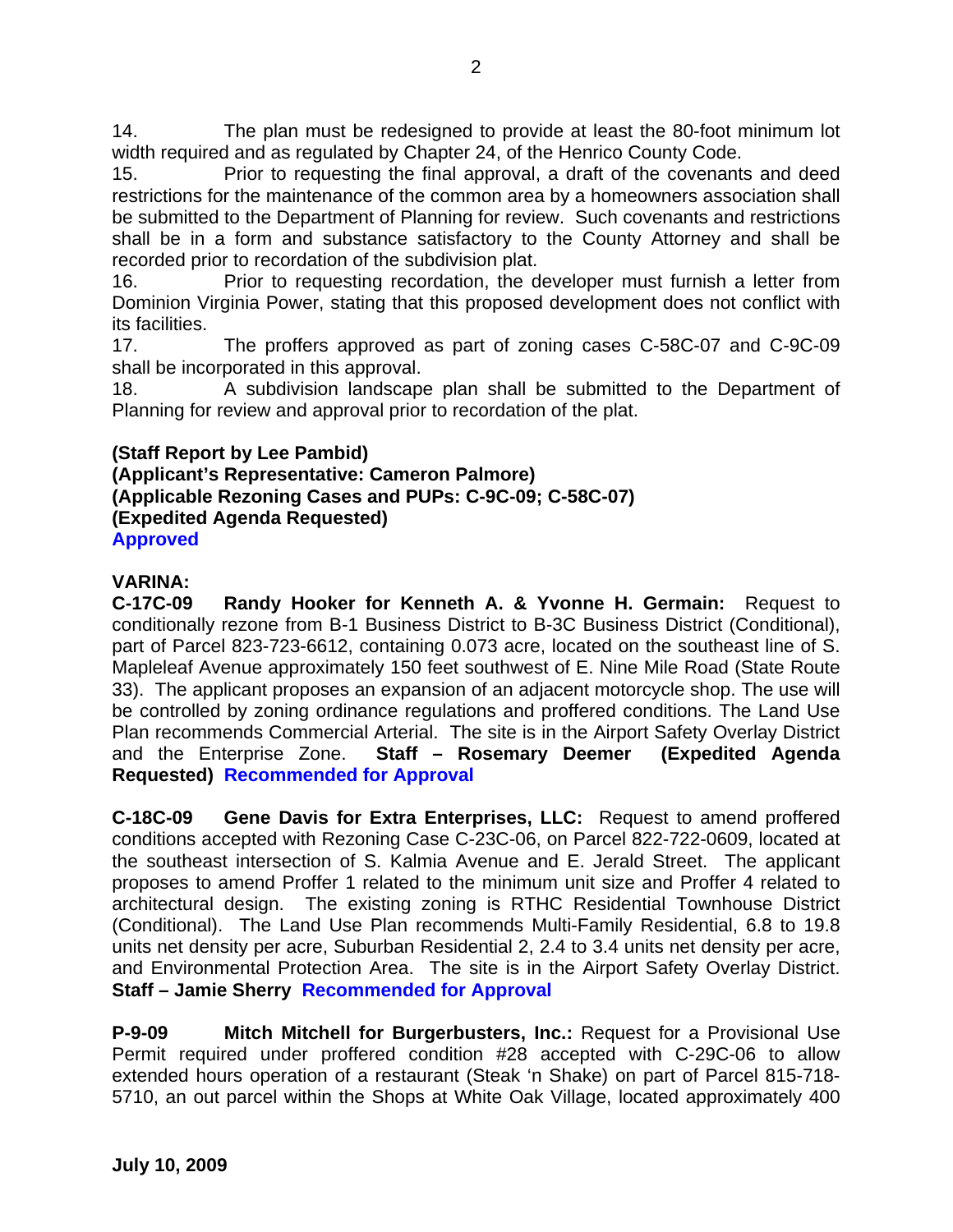feet east of S. Laburnum Avenue at its intersection with Gay Avenue. The applicant proposes opening daily at 5:00 a.m. instead of 6:00 a.m. and closing daily at 1:00 a.m. instead of 12:00 a.m. The existing zoning is B-3C Business District (Conditional). The Land Use Plan recommends Planned Industrial. The site is in the Airport Safety Overlay District and the Enterprise Zone. **Staff – Lisa Taylor Recommended for Approval** 

# **FAIRFIELD:**

# *Deferred from the June 11, 2009 Meeting.*

**C-11C-09 Sandra Verna for Wilton Development Corp:** Request to amend proffered conditions accepted with Rezoning Case C-12C-05, on Parcels 804-737-7961, 804-736-0481, and 804-737-1251, located at the northeast intersection of Mechanicsville Turnpike (U. S. Route 360) and Neale Street. The applicant proposes to amend various proffers including those related to the conceptual plan, architectural treatment, and height limitations. The existing zoning is R-5C General Residence District (Conditional) and B-2C Business District (Conditional). The Land Use Plan recommends Urban Residential, 3.4 to 6.8 units net density per acre, Commercial Concentration, and Government. The site is in the Airport Safety Overlay District. **Staff – Jim Strauss Recommended for Approval** 

## **THREE CHOPT:**

#### *Deferred from the June 11, 2009 Meeting.*

**C-8C-09 James W. Theobald for CP Other Realty, LLC:** Request to conditionally rezone from B-2C Business District (Conditional) to B-3C Business District (Conditional), part of Parcel 735-763-7898, containing approximately 1.680 acres, located on the north line of West Broad Street (U. S. Route 250) approximately 1,650 feet east of N. Gayton Road. The applicant proposes a car wash. The use will be controlled by zoning ordinance regulations and proffered conditions. The Land Use Plan recommends Mixed Use. The site is in the West Broad Street Overlay District. **Staff – Jamie Sherry Deferred to the July 22, 2009 Meeting**

## *Deferred from the June 11, 2009 Meeting.*

**C-8C-05 G. Edmond Massie, IV for Fidelity Properties, Ltd.:** Request to conditionally rezone from A-1 Agricultural District to RTHC Residential Townhouse District (Conditional), Parcel 746-764-5580, containing approximately 4.54 acres, located on the west line of Sadler Road approximately 290 feet south of Wonder Lane. The applicant proposes a residential townhouse development not to exceed six (6) dwelling units per acre. The RTH District allows a maximum gross density of 9 units per acre. The proposed use will be controlled by zoning ordinance regulations and proffered conditions. The Land Use Plan recommends Suburban Residential 1, 1.0 to 2.4 units net density per acre. **Staff – Ben Sehl (Deferral requested to the August 13, 2009 Meeting) Deferred to the August 13, 2009 Meeting** 

## *Deferred from the June 11, 2009 Meeting.*

**C-19C-06 G. Edmond Massie, IV for Fidelity Properties, Ltd.:** Request to conditionally rezone from A-1 Agricultural District to RTHC Residential Townhouse